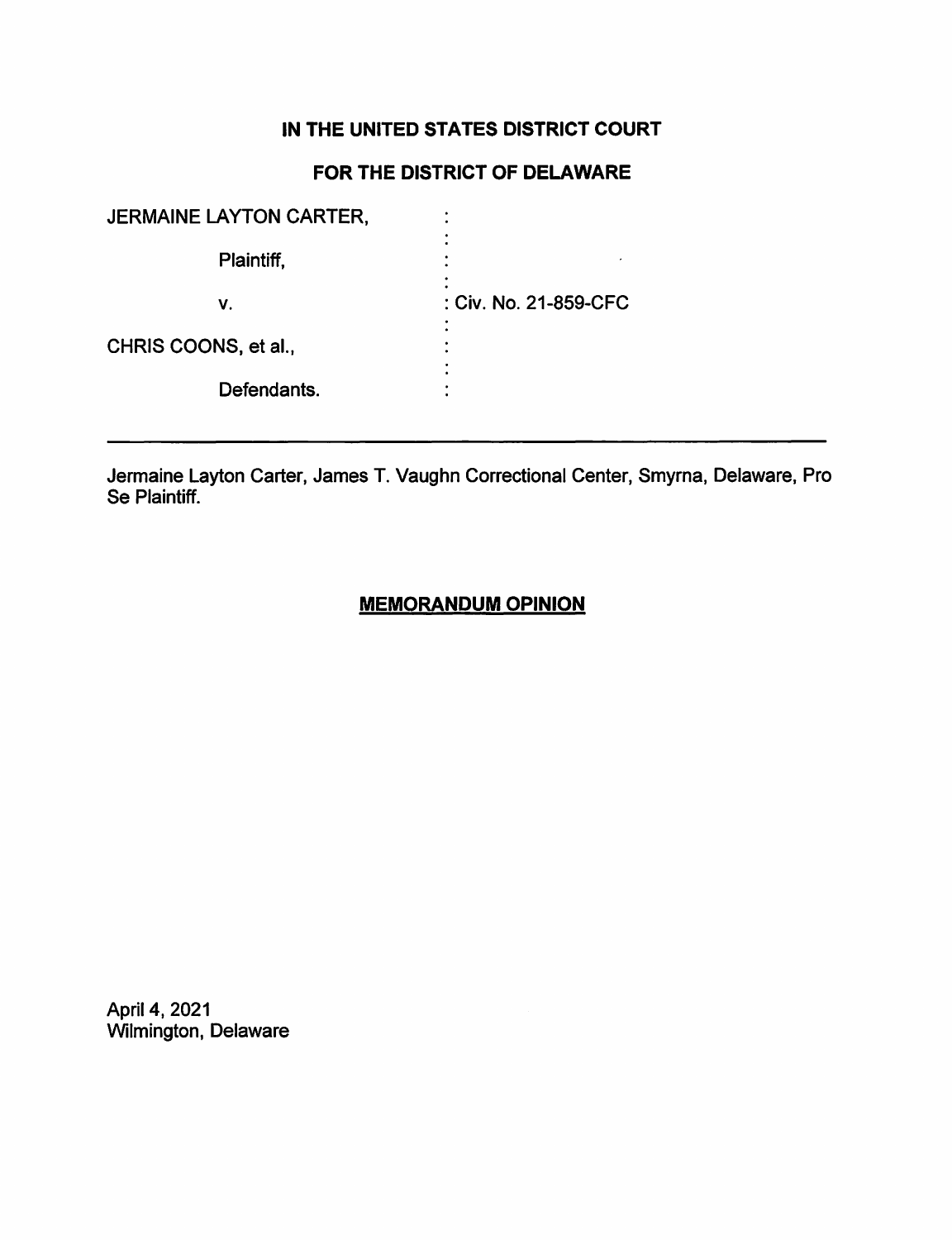

### **I. INTRODUCTION**

Plaintiff Jermaine Layton Carter, an inmate at James T. Vaughn Correctional Center in Smyrna, Delaware, filed this lawsuit alleging violations of his federal rights by federal actors. (D.I. 1) He proceeds pro se and has paid the filing fee. The Court proceeds to review and screen the Complaint pursuant to 28 U.S.C. § 1915A(a).<sup>1</sup> Plaintiff has also filed a motion for default judgment. (D.I. 10)

## **II. BACKGROUND**

The following facts are taken from the Complaint and assumed to be true for screening purposes. See Umland v. PLANCO Fin. Servs., Inc., 542 F.3d 59, 64 (3d Cir. 2008). Plaintiff sues United States Senators Chris Coons and Tom Carper as well as the United States Congress. He alleges a *Bivens* claim for violation of his right to Equal Protection claim under the Fourteenth Amendment to the United States Constitution. 2 (Id. at 2-4) Plaintiff alleges that he was denied equal protection of the laws and discriminated against on April 11 , 2021 and April 28, 2021. (Id.)

Plaintiffs claim concerns his State Court "guilty but mentally ill plea". He states that guilty but mentally ill—which is allowed in Delaware State Court—should be added to Federal Rule of Criminal Procedure 11 to allow him to challenge the plea in a federal habeas claim. (Id. at 5) Plaintiff wrote to Senators Coons and Carper about the issue

<sup>&</sup>lt;sup>1</sup> Section 1915A(b)(1) is applicable to all prisoner lawsuits regardless of whether the litigant paid the fee all at once or in installments. Stringer v. Bureau of Prisons, Federal Agency, 145 F. App'x 751, 752 (3d Cir. 2005). 2Where a litigant sues federal actors for damages on constitutional grounds, the

claim is governed by Bivens v. Six Unknown Named Agents of Federal Bureau of Narcotics, 403 U.S. 388, 389 (1971).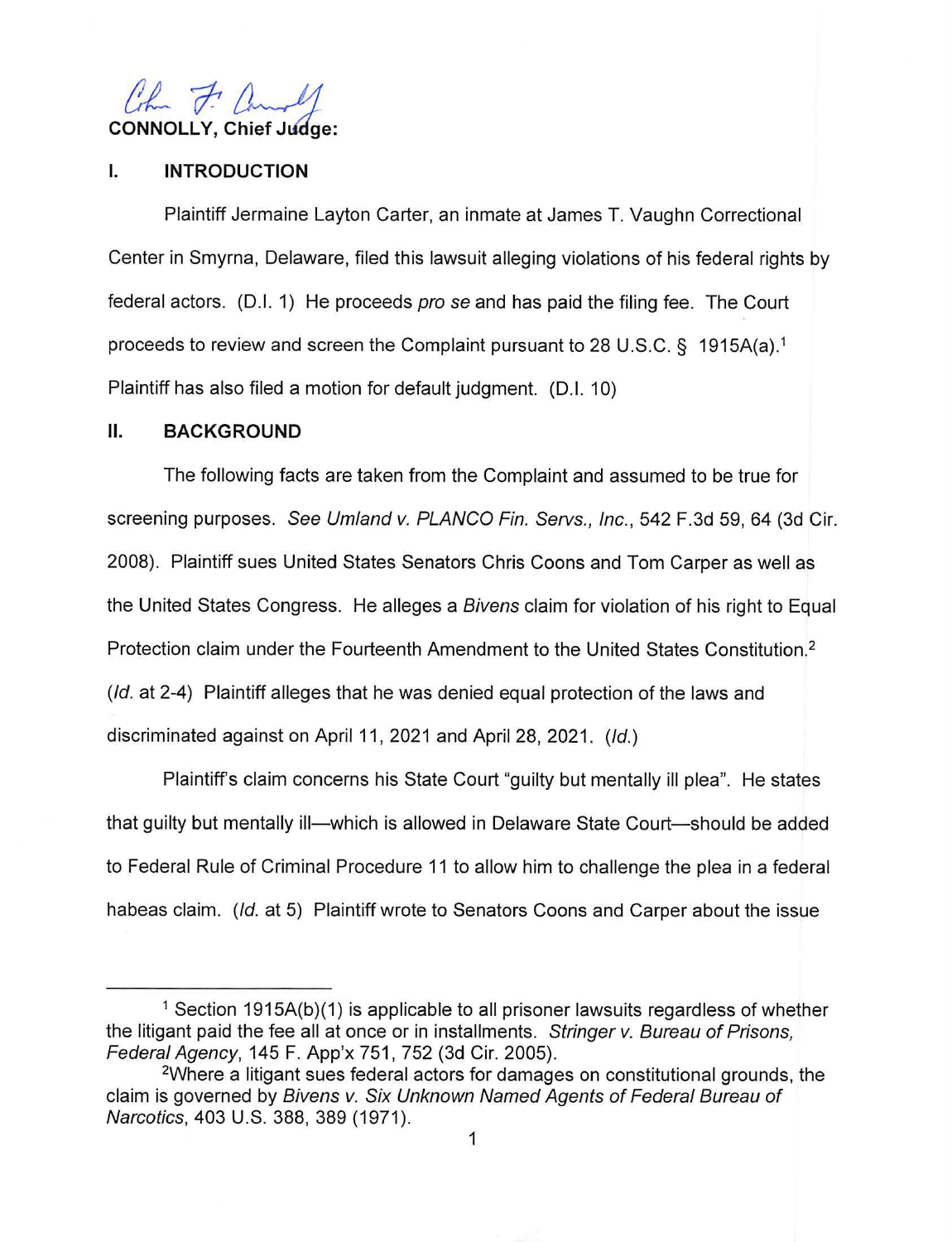but received no response. (Id.) Plaintiff would like to use 5 U.S.C. § 702 to sue Defendants. (Id. at 8) He alleges Defendants failed to enforce the law when they did not add a "guilty but mentally ill plea" to the Federal Rules of Civil Procedure 11. (Id.) Plaintiff alleges that since they did not, he cannot challenge the guilty but mentally ill plea in his federal habeas corpus petition. (Id.)

Plaintiff seeks injunctive relief.

#### Ill. **LEGAL STANDARDS**

A federal court may properly dismiss an action sua sponte under the screening provisions of 28 U.S.C. § 1915A(b) if "the action is frivolous or malicious, fails to state a claim upon which relief may be granted, or seeks monetary relief from a defendant who is immune from such relief." Ball v. Famiglio, 726 F.3d 448,452 (3d Cir. 2013). See 28 U.S.C. § 1915A (actions in which prisoner seeks redress from a governmental defendant). The Court must accept all factual allegations in a complaint as true and take them in the light most favorable to a pro se plaintiff. Phillips v. County of Allegheny, 515 F.3d 224,229 (3d Cir. 2008); Erickson v. Pardus, 551 U.S. 89, 93 (2007). Because Plaintiff proceeds pro se, his pleading is liberally construed and his Complaint, "however inartfully pleaded, must be held to less stringent standards than formal pleadings drafted by lawyers." Erickson v. Pardus, 551 U.S. at 94 (citations omitted).

A complaint is not automatically frivolous because it fails to state a claim. See Dooley v. Wetzel, 957 F.3d. 366, 374 (3d Cir. 2020) (quoting Neitzke v. Williams, 490 U.S. 319, 331 (1989)); see also Grayson v. Mayview State Hosp., 293 F.3d 103, 112 (3d Cir. 2002). "Rather, a claim is frivolous only where it depends 'on an "indisputably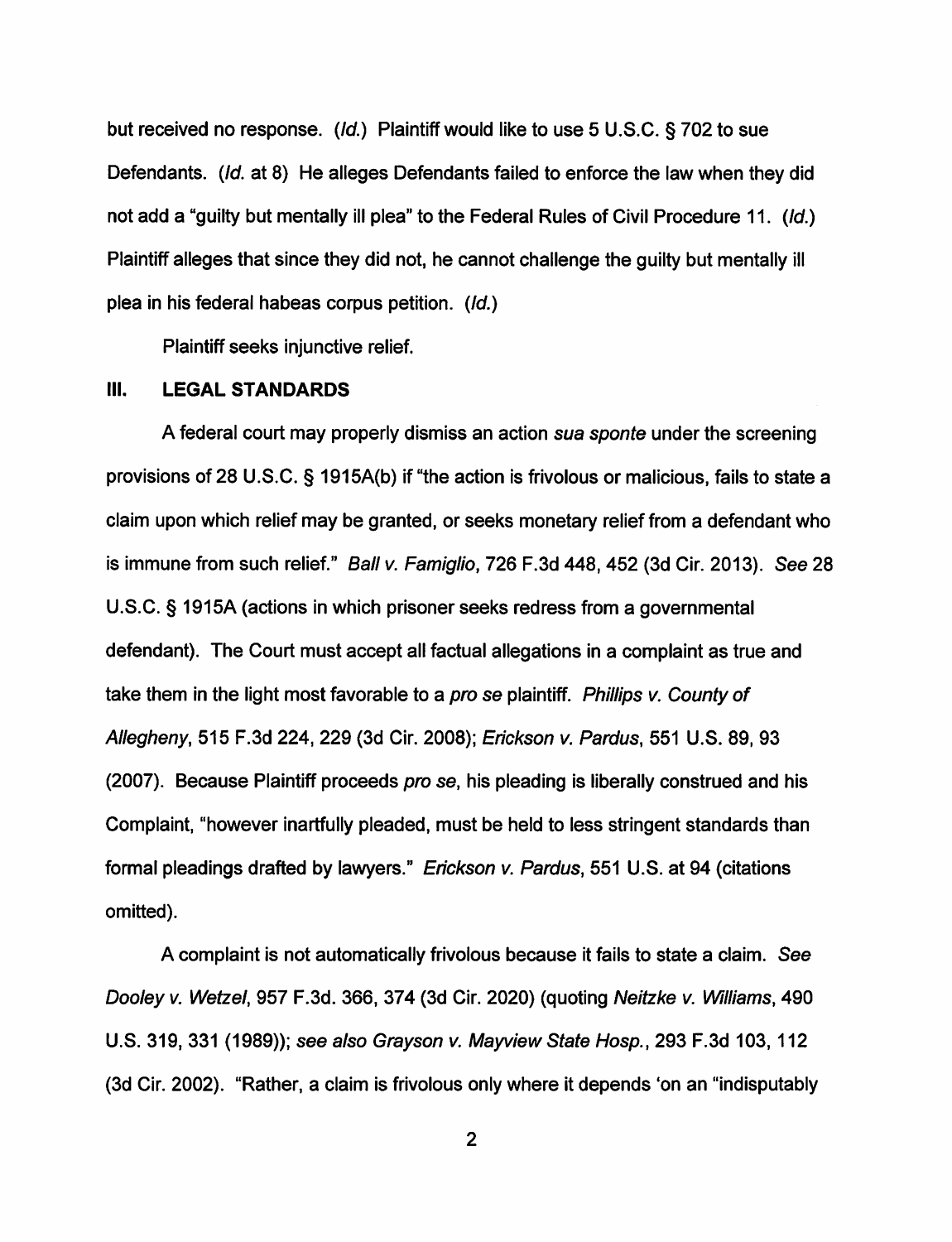meritless legal theory" or a "clearly baseless" or "fantastic or delusional" factual scenario."' Dooley v. Wetzel, 957 F.3d at 374 (quoting Mitchell v. Hom, 318 F.3d 523, 530 (2003) and Neitzke, 490 U.S. at 327-28).

The legal standard for dismissing a complaint for failure to state a claim pursuant to§ 1915A(b)(1) is identical to the legal standard used when ruling on Rule 12(b)(6) motions. Tourscher v. McCullough, 184 F.3d 236,240 (3d Cir. 1999). However, before dismissing a complaint or claims for failure to state a claim upon which relief can be granted pursuant to the screening provisions of 28 U.S.C. § 1915A, the Court must grant Plaintiff leave to amend the complaint unless amendment would be inequitable or futile. See Grayson v. Mayview State Hosp., 293 F.3d at 114.

A complaint may be dismissed only if, accepting the well-pleaded allegations in the complaint as true and viewing them in the light most favorable to the plaintiff, a court concludes that those allegations "could not raise a claim of entitlement to relief." Bell Atl. Corp. v. Twombly, 550 U.S. 544, 558 (2007). Though "detailed factual allegations" are not required, a complaint must do more than simply provide "labels and conclusions" or "a formulaic recitation of the elements of a cause of action." Davis v. Abington Mem'I Hosp., 765 F.3d 236,241 (3d Cir. 2014) (internal quotation marks omitted). In addition, a complaint must contain sufficient factual matter, accepted as true, to state a claim to relief that is plausible on its face. See Williams v. BASF Catalysts LLC, 765 F.3d 306, 315 (3d Cir. 2014) (citing Ashcroft v. Iqbal, 556 U.S. 662, 678 (2009) and Twombly, 550 U.S. at 570). Finally, a plaintiff must plead facts sufficient to show that a claim has substantive plausibility. See Johnson v. City of Shelby, 574

3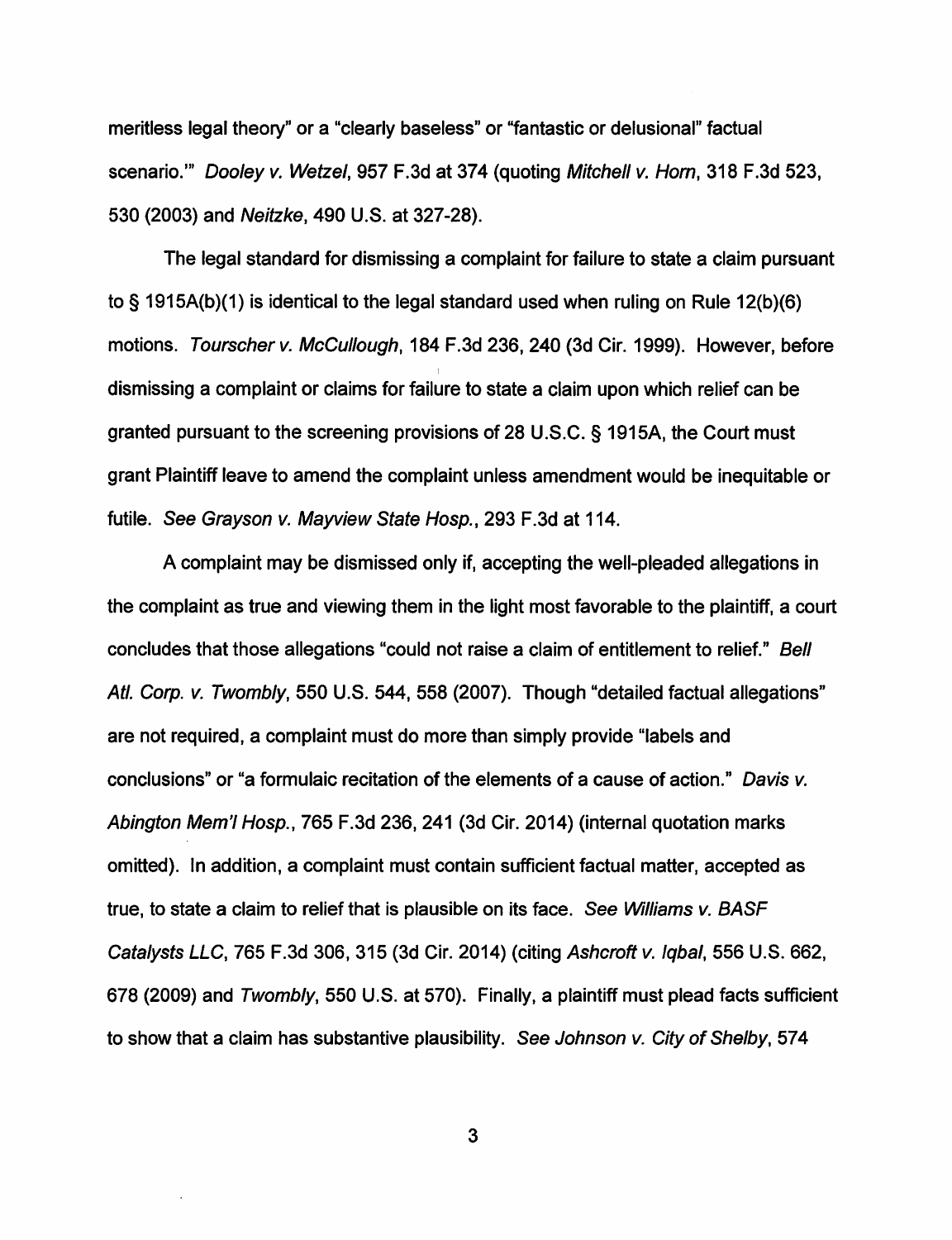U.S. 10 (2014). A complaint may not be dismissed for imperfect statements of the legal theory supporting the claim asserted. See id. at 10.

A court reviewing the sufficiency of a complaint must take three steps: (1) take note of the elements the plaintiff must plead to state a claim; (2) identify allegations that, because they are no more than conclusions, are not entitled to the assumption of truth; and (3) assume the veracity of any well-pleaded factual allegations and then determine whether those allegations plausibly give rise to an entitlement to relief. Connelly v. Lane Const. Corp., 809 F.3d 780, 787 (3d Cir. 2016) (internal citations and quotations omitted). Elements are sufficiently alleged when the facts in the complaint "show" that the plaintiff is entitled to relief. Iqbal, 556 U.S. at 679 (quoting Fed. R. Civ. P. 8(a)(2)). Deciding whether a claim is plausible will be a "context-specific task that requires the reviewing court to draw on its judicial experience and common sense." Id.

#### **IV. DISCUSSION**

Plaintiff fails to raise a cognizable claim. The process to amend or enact a new federal rule of criminal procedure is extensive and subject to multiple levels of review by the Advisory Committee on Civil Rules, the Judicial Conference's Committee on Rules of Practice and Procedure, public commenters, the Judicial Conference of the United States, the Supreme Court, and Congress. See 28 §§ 2071- 2077 (Rules Enabling Act of 1934). The Rules Enabling Act authorizes the Supreme Court to promulgate rules of procedure, which have the force and effect of law.

The process is as follows:

The Judicial Conference's Committee on Rules of Practice and Procedure, ("Standing Committee") and its five advisory rules committees "carry on a continuous study of the operation and effect" of the federal rules as directed by the Rules Enabling Act. [An] Advisory Committee[] on . . .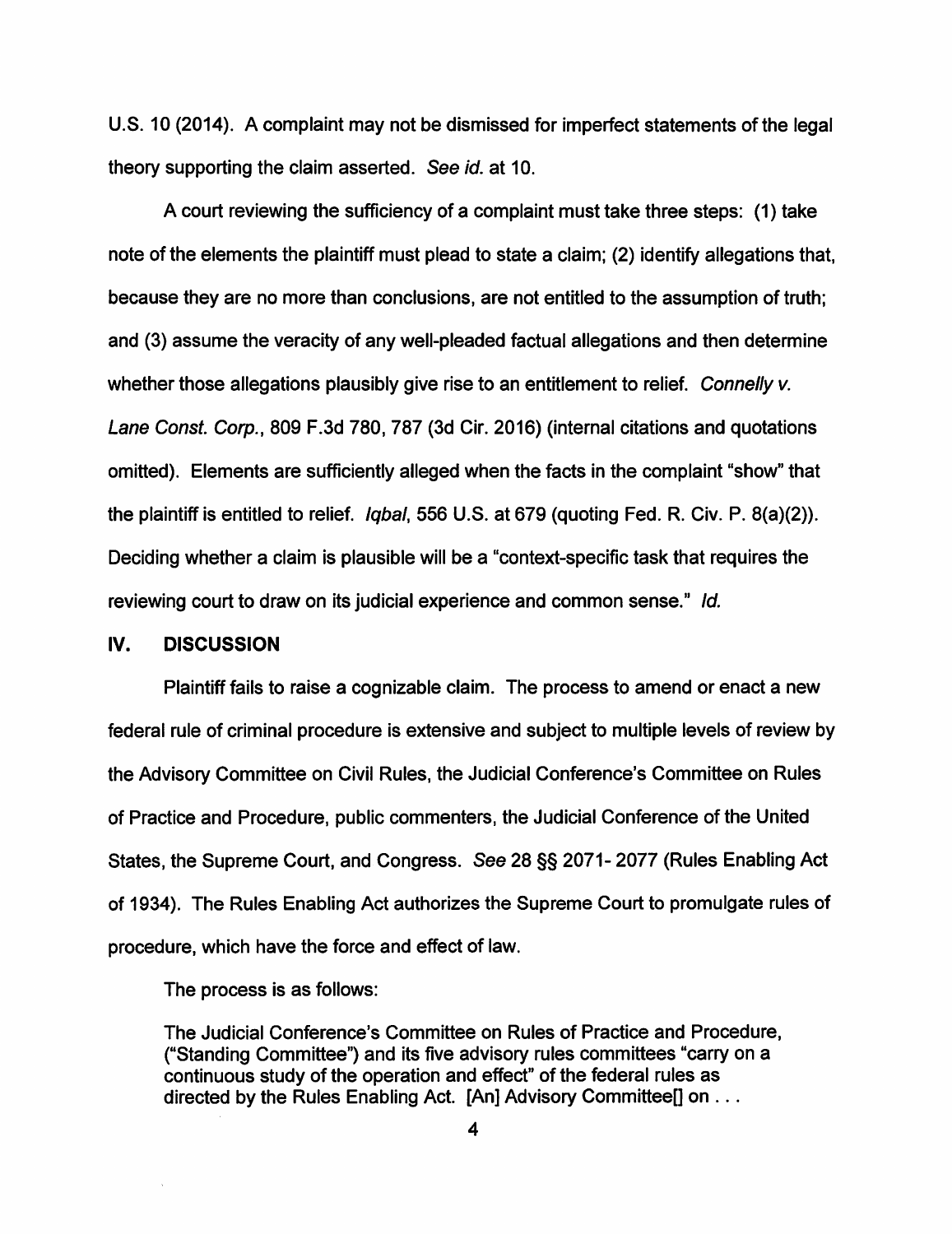Criminal ... Rules evaluate[s] suggestions (i.e. proposals) for rules amendments in the first instance. If an advisory committee pursues a proposal, it may seek permission from the Standing Committee to publish a draft of the contemplated amendment. Based on comments from the bench, bar, and general public, the advisory committee may then choose to discard, revise, or transmit the amendment as contemplated to the Standing Committee. The Standing Committee independently reviews the findings of the advisory committees and, if satisfied, recommends changes to the Judicial Conference, which in turn recommends changes to the Supreme Court. The Court considers the proposals and, if it concurs, officially promulgates the revised rules by order before May 1, to take effect no earlier than December 1 of the same year unless Congress enacts legislation to reject, modify, or defer the pending rules.

See https://www.uscourts.gov/rules-policies/about-rulemaking-process/how-rulemaking-

#### process-works.

The Complaint is defective because it sets forth no well-pleaded facts that give rise to civil liability against any Defendant. As just discussed, the rule making process is extensive and Congress takes no part in the rule making process until the completion of several steps. There are no allegations that any of those steps took place. Moreover, the United States Congress is entitled to sovereign immunity as are Senators Coons and Carper who have legislative immunity. See Robinson v. Consumer Fin. Prof. Bureau, 689 F. App'x 151, 152 (3d Cir. 2017). Therefore, the Complaint will be dismissed.

## **V. CONCLUSION**

For the above reasons, the Court will: (1) deny Plaintiff's motion for default judgment (D.I. 10); and (2) dismiss the Complaint as legally frivolous pursuant to 28 U.S.C. § 1915A(b)(1) and (2). Amendment is futile.

An appropriate order will be entered.

5